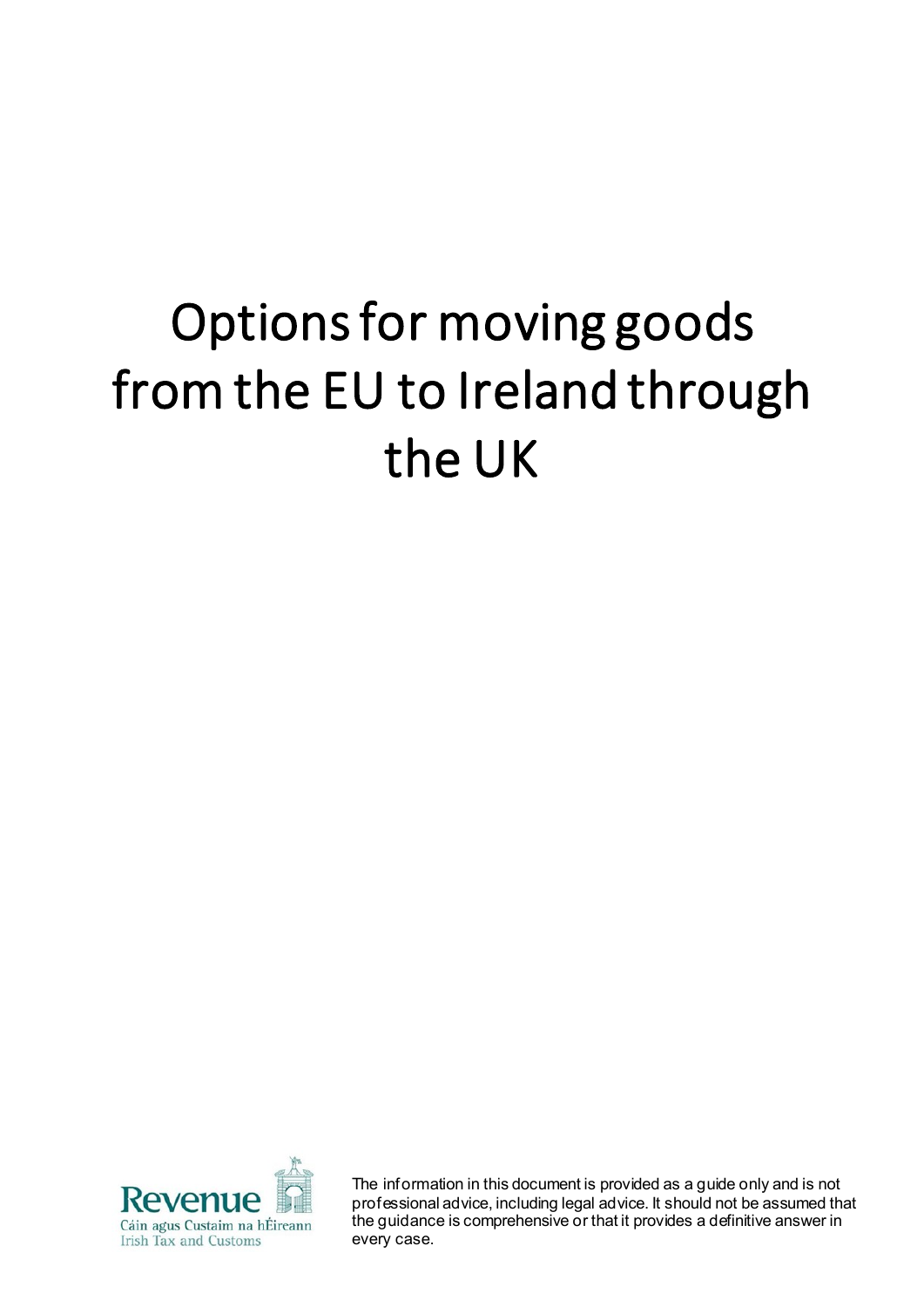# Contents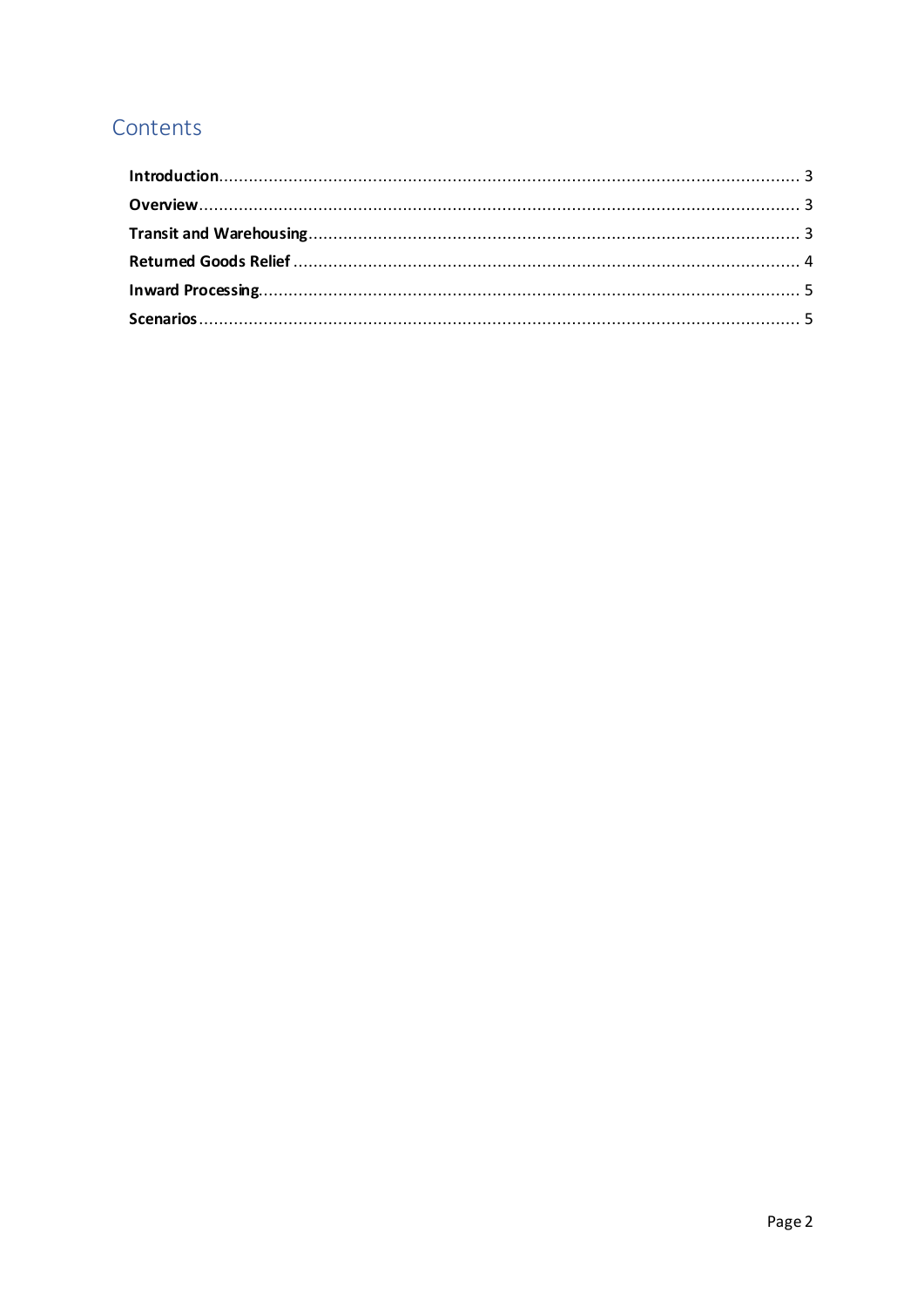# <span id="page-2-0"></span>Introduction

From 11pm on 31 December 2020, the UK was no longer treated as part of the customs territory of the European Union. The UK is still Ireland's closest trading partner and there will continue to be large movements of goods between the countries. The Union Customs Code sets out the rules applicable for goods brought into or taken out of the customs territory of the Union. The EU–UK Trade and Cooperation Agreement [EU–UK TCA] outlines inter alia the conditions which have to be met for goods to avail of a preferential tariff when moving between the EU and the UK. The primary condition is that goods being exported to Ireland from the UK must be of UK preferential origin to avail of the 0% tariff rate to enter the EU and goods being imported to the UK from Ireland must be of EU preferential origin to avail of the 0% tariff rate to enter the UK.

Further details are available a[t rules of origin](https://www.revenue.ie/en/customs-traders-and-agents/importing-and-exporting/origin/preferential-and-nonpreferential-origin/index.aspx) and [EU-UK Trade and Cooperation Agreement.](https://www.revenue.ie/en/customs-traders-and-agents/importing-and-exporting/origin/eu-uk-trade-and-cooperation-agreement/index.aspx)

The scenarios outlined below relate to goods that pass through the UK on their way to Ireland and their treatment on arrival in Ireland under the Union Customs Code and the EU-UK Trade and Cooperation Agreement. Where there is no requirement for the goods to remain in the UK as part of the movement, the direct movement of goods from the EU to Ireland could be considered or the movement of the goods through the UK landbridge using transit.

# <span id="page-2-1"></span>Overview

There are a range of options for moving goods to Ireland from the EU through the UK. Each scenario has specific circumstances attached to it and these circumstances will determine the best movement type for the goods.

This Guidance document should be read in conjunction with the relevant parts of the Union Customs Code and its Delegated and Implementing Acts and in conjunction with the full text of the Trade and Cooperation Agreement between the European Union and United Kingdom with the exception of Northern Ireland. The TCA between the European Union and United Kingdom applies from 1 January 2021.

# <span id="page-2-2"></span>Transit and Warehousing

#### **Transit**

Where the movement of the goods through the UK is a requirement, consideration could be given to using the UK landbridge and the transit procedure.

Further information on Transit is available [here.](https://www.revenue.ie/en/customs-traders-and-agents/transit/index.aspx)

Examples of using this procedure are contained in the scenarios outlined below.

#### **Warehousing**

Where EU originating goods are brought into the UK from an EU member state using the transit procedure, the goods can be stored in a customs warehouse in the UK and keep their EU preferential origin. There are conditions associated with the operations which can be carried out on the goods while they are in the warehouse. There is a requirement to have a customs warehousing authorisation from the HMRC in the UK. HMRC will be able to advise further on the rules and requirements pertaining to the Customs Warehouse procedure in the UK.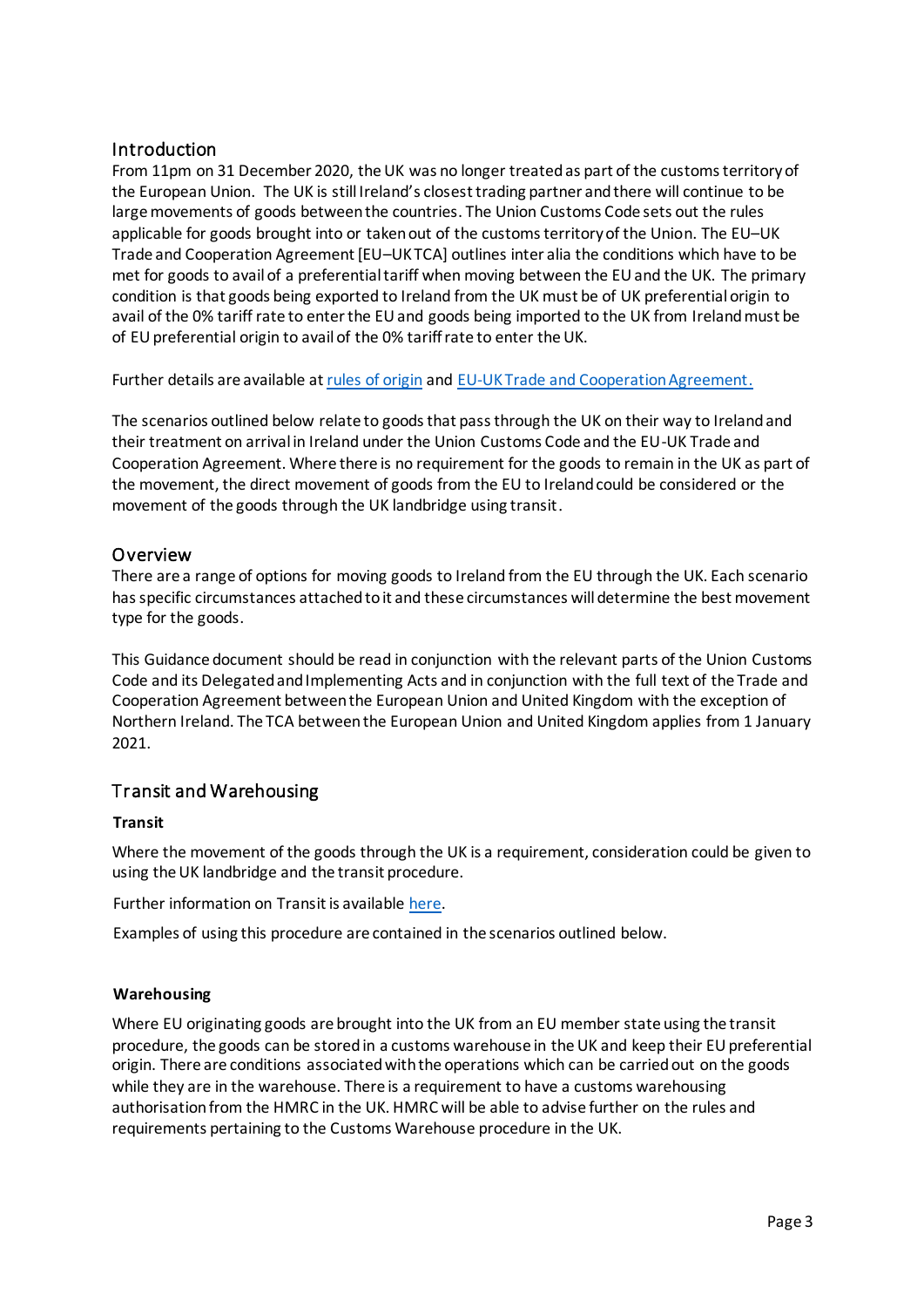However, if the EU originating goods are animals or animal products (including hay and straw) under transit, they lose their EU SPS status if they are unloaded. In order for these products to re-enter the EU they would need to meet the EU SPS import requirements and be certified by a UK OV.

# <span id="page-3-0"></span>Returned Goods Relief

You can re-import goods into the EU without payment of Customs Duty and Value-Added Tax (VAT) provided all the required conditions for Returned Goods Relief are met. These goods must:

- have been originally exported from the EU
- be returned within 3 years from the date of export and
- be re-imported in the same state, that is, not have received a treatment other than
	- o treatment altering their appearance or
	- o necessary treatment to repair them, restore them to good condition or maintain them in good condition.

VAT relief only applies if the goods are re-imported into the EU by the same economic entity that originally exported the goods out of the EU.

It should be noted that returned goods relief applies to the Customs Duty and VAT treatment only. Where goods that are subject to Sanitary and Phyto-Sanitary (SPS) requirements have been exported from the Union and subsequently re-enter the Union they will be treated as an import from a 3rd country and will be subject to full import controls as set out in the Official Controls Regulation. You will need to consult with the Department of Agriculture, Food and the Marine and the Food Safety Authority of Ireland in order to understand the requirements relating to the importation of goods subject to SPS checks. The returned goods relief is claimed on a standard import declaration meaning full import formalities including risk analysis, examination, presentation of licenses etc. apply. Specific conditions apply if relief from import duty is claimed for goods which have benefited from measures laid down under the common agricultural policy on export out of the Union.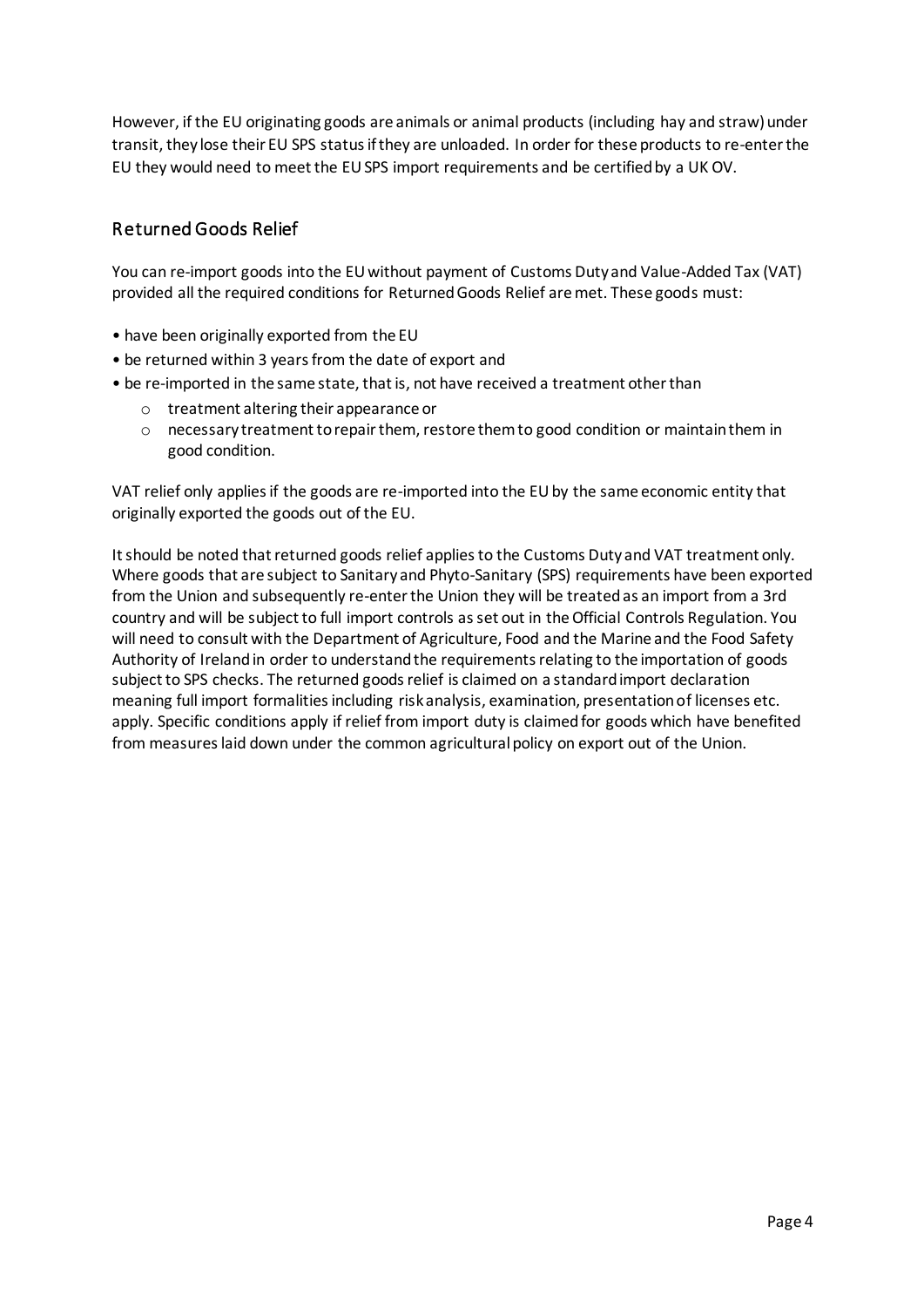Using Returned Goods Relief, there is no customs duty on import where the Importer can present the original proof of export from the EU. Import VAT is chargeable where the goods are imported by a different economic operator to the one who completed the export formalities. The following documentary proof is required by Revenue on importation to Ireland:

- Copy of the export declaration  $-$  if originally exported from Ireland
- The returned goods information sheet (Form INF 3) completed by the competent authorities in the exporting Member State **OR** copy of the export declaration authenticated by the competent authorities in the exporting Member State– if originally exported from a Member State other than Ireland
- Proof that the goods have not been altered e.g. by way of your inventory system or other means of tracking the import/storage/re-export from UK of those goods

Further information on Returned Goods Relief is containe[d here.](https://www.revenue.ie/en/customs-traders-and-agents/relief-from-customs-duty-and-vat/goods-reimported-into-the-european-union/index.aspx)

# <span id="page-4-0"></span>Inward Processing

The Inward Processing Procedure may be availed of in the UK by applying to HMRC in the UK for an Inward Processing authorisation. The rules for the Inward Processing procedure generally allow goods to be imported for processing/manufacturing under customs supervision without them being subject to import duties. The duty liability in the UK is discharged if the goods are re-exported (e.g. to IE/EU). However, if the goods are released to free circulation in the UK, then the duty and other charges become payable at this time.

HMRC will be able to advise further on the rules and requirements pertaining to the Inward Processing procedure in the UK.

# <span id="page-4-1"></span>Scenarios

**Scenario 1 - Goods originating in the EU after 11pm on 31 December 2020 and the entry into force of the EU-UK TCA. They are brought into the UK from an EU member state under a Transit [T2 procedure] procedure and remain under customs control in a customs warehouse. They are not altered unless for preservation or splitting of consignment purposes. Can they come back to the EU without paying duties?**

When EU originating goods are brought into the UK from an EU member state under a T2 transit procedure, remain under customs control in a customs warehouse and undergo no production/transformation while in the UK, the goods can be returned to the EU under another T2 Transit procedure provided that they have not been altered other than for preservation or splitting of consignments without replacing the packaging. By using a transit started in the EU, a customs warehousing authorisation in the UK followed by another transit from the UK to the EU, the Customs status of the goods is maintained and import/export tariffs are not incurred. There is a requirement to have an Approved Consignor's Premises authorisation in the EU and to have a customs warehousing authorisation in the UK.

As detailed in paragraph 2 above, if the EU originating goods are animals or animal products (including hay and straw), they would lose their EU SPS status in this scenario and, in order for these products to re-enter the EU, they would need to meet the EU SPS import requirements and be certified by a UK OV.

Further information on Transit is available at paragraph 2 above.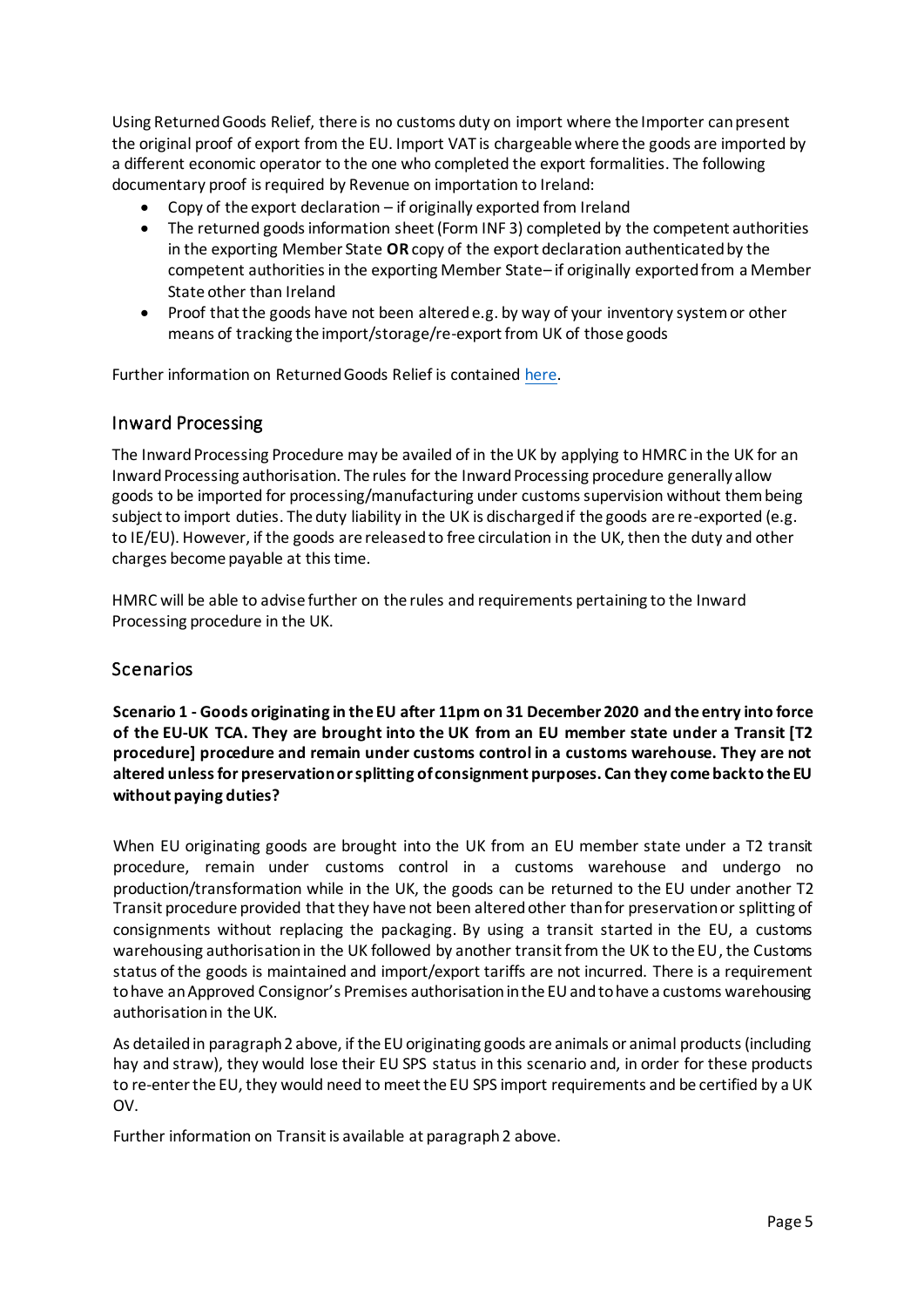#### **Scenario 2 - EU goodslocated in the UK before 11pm on 31 December 2020. They are not altered or processed. After 11pm on 31 December 2020 with the EU–UK TCA in place, can they come back to the EU without paying customs duties?**

The goods, located in the UK, are not of EU preferential origin at the end of the transition period. Goods can be considered as originating under the EU-UK TCA only after 11pm on 31 December 2020 and therefore goods outside the EU customs territory at that time cannot be considered as originating. These goods are not originating in the UK either as they have not acquired UK origin under the Rules of Origin in the EU-UK TCA. The EU-UK TCA tariff preferences cannot be claimed.

The provisions on returned goods relief (duty relief) outlined at paragraph 3 above may be used if the requirements for returned goods are fulfilled and they have not received a treatment other than

- a treatment altering their appearance or
- necessary treatment to repair them, restore them to good condition or maintain them in good condition.

In this scenario, and in all scenarios that follow, animal products imported from Great Britain are subject to official controls from 11pm on 31 December. These apply even if these were EU goods located in the UK before 11pm on 31 December 2020.

All other goods that are ordinarily subject to EU official controls on import into the EU will be subject to official controls unless the economic operator can prove that they were placed on the EU market prior to the end of the transition period (i.e. 11pm on 31 December 2020). The definition of a good being placed on the market is provided for in Article 40 of the Withdrawal Agreement and is addressed in detail in the EU's Readiness Notice on Food Law. In essence, it must be the first supply of a good for distribution, consumption or use in the course of a commercial activity, whether in return for payment or free of charge. These goods may continue in circulation until they reach their end-user and are not subject to EU SPS import controls and requirements.

# **Scenario 3 - Goods originating in the EU after 11pm on 31 December 2020 and the entry into force of the EU-UK FTA. They are exported to the UK and released for free circulation there. They are not altered or processed. Can they come back to the EU without paying duties?**

These EU Origin goods have not acquired UK origin. The EU-UK FTA tariff preferences cannot be claimed because the goods need to be of UK preferential Origin to avail of the 0% tariff. These goods are EU origin and therefore liable to a tariff on re-entry to the EU.

It may be possible to use the provisions outlined at paragraph 3 above on returned goods relief (duty relief) as included in the Union Customs Code.

These goods would be subject to EU SPS import requirements.

# **Scenario 4 - Goods originating in the EU after 11pm on 31 December 2020 and the entry into force of the EU-UK FTA. They are exported to the UK and released for free circulation there. They are subject to small alterationssuch as simple packaging, keeping them in good condition, labelling etc. Can they come back to the EU without paying duties?**

These EU origin goods cannot be considered as UK originating as they are not subject to sufficient processing to qualify for UK preferential origin as required in accordance with the cumulation requirements of the Rules of Origin in the EU-UK TCA. The EU-UK FTA preferences cannot be used.

It may be possible to use the provisions outlined at paragraph 3 above on returned goods relief (duty relief) as included in the Union Customs Code.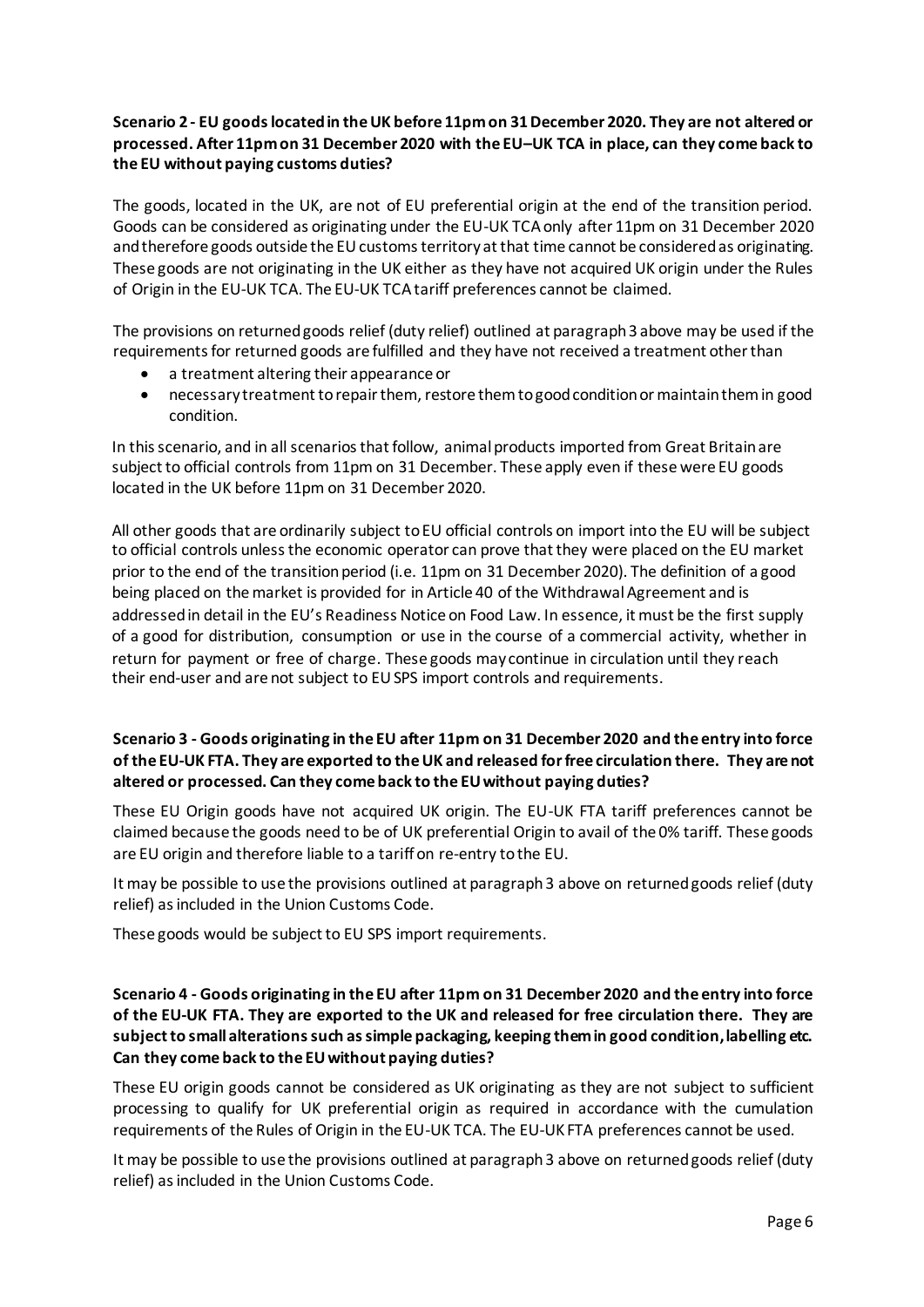From an SPS perspective, this is the same as scenario 3 and these goods would be subject to EU SPS import requirements and subject to the relevant official controls on import into the EU.

#### **Scenario 5 - EU goods located in the UK before 11pm on 31 December 2020. They undergo substantial processing in the UK. After 11pm on 31 December 2020 with the EU-UK TCA in place, can they come back to the EU without paying duties?**

In the same way as in scenario 2 above, the "EU goods" located in the UK before the entry into application of the EU-UK TCA, do not have EU preferential origin. Therefore, they cannot be used for cumulation as they are non-originating. The only way that these goods could come back to the EU under preferences is if the production carried out in the UK satisfies the Product Specific Rules of origin (PSR's) of the EU-UK TCAin order to acquire UK preferential origin. Preference must be claimed on the import declaration and proof of the acquired UK origin must be available.

Returned good relief does not apply in this scenario.

These goods would all be subject to EU SPS import requirements where appropriate. These are not an "existing good" placed on the market prior to the end of the transition period.

#### **Scenario 6 - Goods originating in the EU after 11pm on 31 December 2020 and the entry into force of the EU-UK FTA. They are exported to the UK and released for free circulation there. They are subject to processing beyond insufficient operations. Can they come back to the EU without paying duties?**

Goods originating in the EU, exported to the UK and released for free circulation there may acquire UK preferential origin if they are subject to processing beyond insufficient operations in accordance with the cumulation requirements of the Rules of Origin in the EU-UK TCA. These goods can be exported back to the EU without incurring customs tariffs provided preference is claimed on the import declaration and the acquired UK origin can be proven.

These goods would all be subject to EU SPS import requirements where appropriate. These are not an "existing good" placed on the market prior to the end of the transition period.

#### **Scenario 7 - Non-originating [non-EU or UK] goods which are imported into the UK and are not altered or processed in the UK before being re-exported to the EU. Can they come back to the EU without paying duties?**

The goods may incur tariffs if they are cleared for free circulation in the UK and may incur further tariffs on re-importation into the EU.

These goods are subject to the EU's SPS import control requirements, whether they went through UK SPS import control requirements or not.

# **Scenario 8 - Non-originating [non-EU or UK] goods which are imported into the UK and undergo processing under Customs supervision using the Inward Processing Procedure in the UK before being re-exported to the EU. Can they come back to the EU without paying duties?**

Where the non-originating goods undergo processing in the UK under Customs supervision using the Inward Processing Procedure as outlined at paragraph 4 above the goods can be imported into the UK with import duties suspended in the UK. The duty liability in the UK is discharged if the goods are